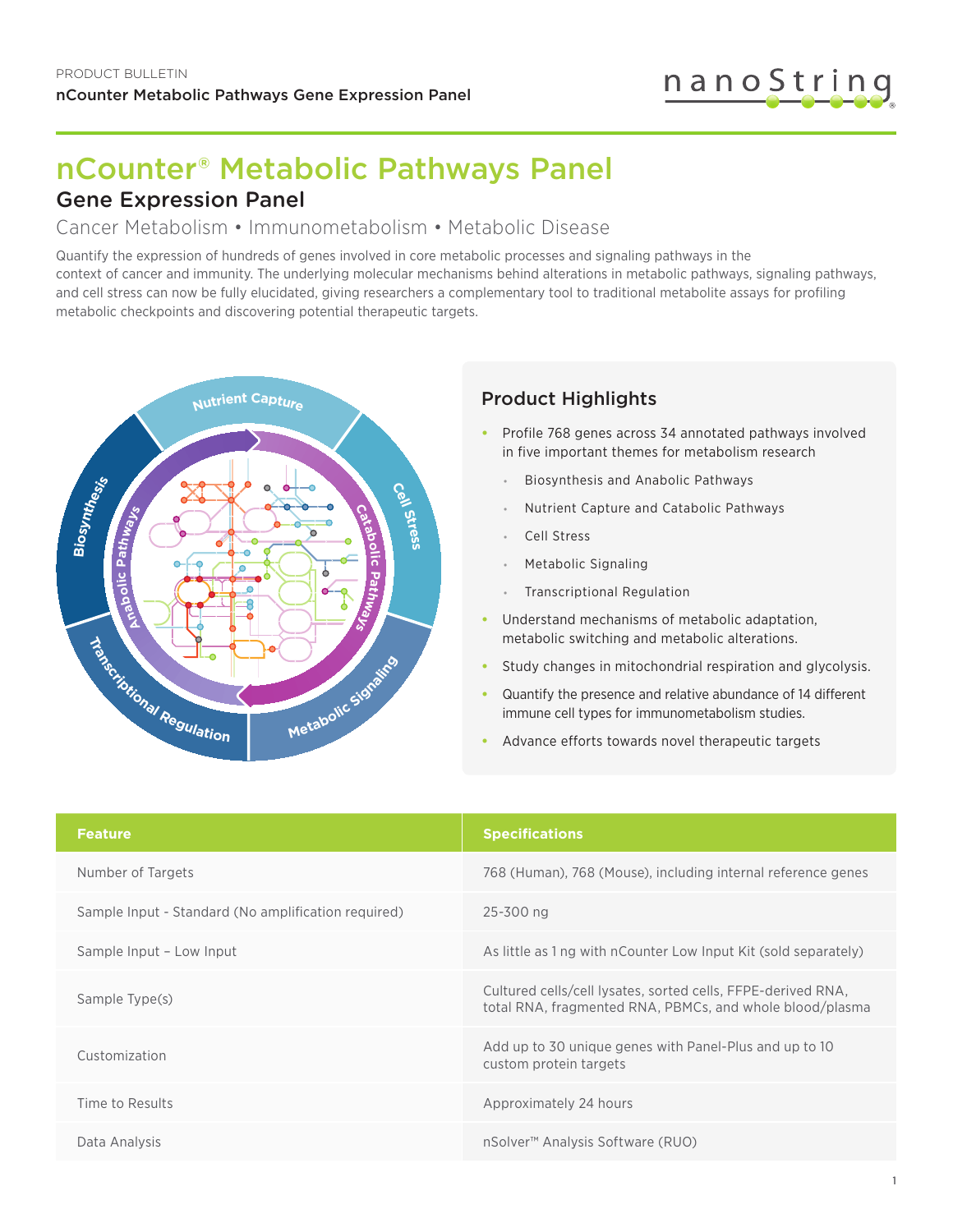# Key Applications with the nCounter Metabolic Pathways Panel Key Applications with the nCounter® Metabolic Pathways Panel



# Gene Coverage across Core Themes of Metabolism

| <b>Theme</b>                                     | <b>Description</b>                                                                                                                                                                                                                                                    | <b>Pathways</b>                                                                                                                                                                                                                                                                                 | <b>Number</b><br>of Human<br><b>Genes</b> | <b>Number</b><br>of Mouse<br><b>Genes</b> |
|--------------------------------------------------|-----------------------------------------------------------------------------------------------------------------------------------------------------------------------------------------------------------------------------------------------------------------------|-------------------------------------------------------------------------------------------------------------------------------------------------------------------------------------------------------------------------------------------------------------------------------------------------|-------------------------------------------|-------------------------------------------|
| <b>Biosynthesis</b><br>and Anabolic<br>Pathways  | The processes involved in the production<br>of complex macromolecules by enzyme-<br>catalyzed biosynthetic pathways. The<br>products of these pathways are required<br>for nearly all cellular functions, including<br>proliferation.                                 | Amino Acid Synthesis, Arginine Metabolism,<br>Cell Cycle, Fatty Acid Synthesis, Glutamine<br>Metabolism, Glycolysis, IDH1/2 Activity,<br>Mitochondrial Respiration, Nucleotide<br>Synthesis, Pentose Phosphate Pathway,<br>Tryptophan/Kynurenine Metabolism, Vitamin<br>and Cofactor Metabolism | 354                                       | 348                                       |
| Cell Stress                                      | Cells are impacted by the availability of<br>nutrients and presence of toxic compounds.<br>Adaptive responses to the stress are<br>required for tumorigenesis, metastasis, and<br>immune responses.                                                                   | DNA Damage Repair, Hypoxia, KEAP1/NRF2<br>Pathway, Reactive Oxygen Response                                                                                                                                                                                                                     | 82                                        | 82                                        |
| Nutrient<br>Capture and<br>Catabolic<br>Pathways | The processes involved in the breakdown<br>of macromolecules, scavenging of cellular<br>materials, or import of nutrients in order to<br>stimulate ATP production or fuel anabolic<br>pathways.                                                                       | Amino Acid Transporters, Autophagy,<br>Endocytosis, Fatty Acid Oxidation, Glucose<br>Transport, Lysosomal Degradation,<br>Nucleotide Salvage                                                                                                                                                    | 161                                       | 159                                       |
| Metabolic<br>Signaling                           | The pathways that are commonly disrupted<br>in cancer cells or altered in immune cells that<br>impact metabolic function. In the context<br>of cancer, mutations allow these regulated<br>signaling pathways to allow for metabolic<br>change enabling tumorigenesis. | AMPK, mTOR, MAPK, Myc, NF-kB, p53<br>Pathway, PI3K, TCR and Costimulatory<br>Signaling, TLR Signaling                                                                                                                                                                                           | 237                                       | 235                                       |
| Transcriptional<br>Regulation                    | Processes involved in the alteration of<br>epigenetic and transcriptional activity of<br>the cell that enables sustained metabolic<br>reprogramming. This reprogramming allows<br>for tumorigenesis and underlies stable<br>changes in immune cell phenotype.         | Epigenetic Regulation, Transcriptional<br>Regulation                                                                                                                                                                                                                                            | 77                                        | 69                                        |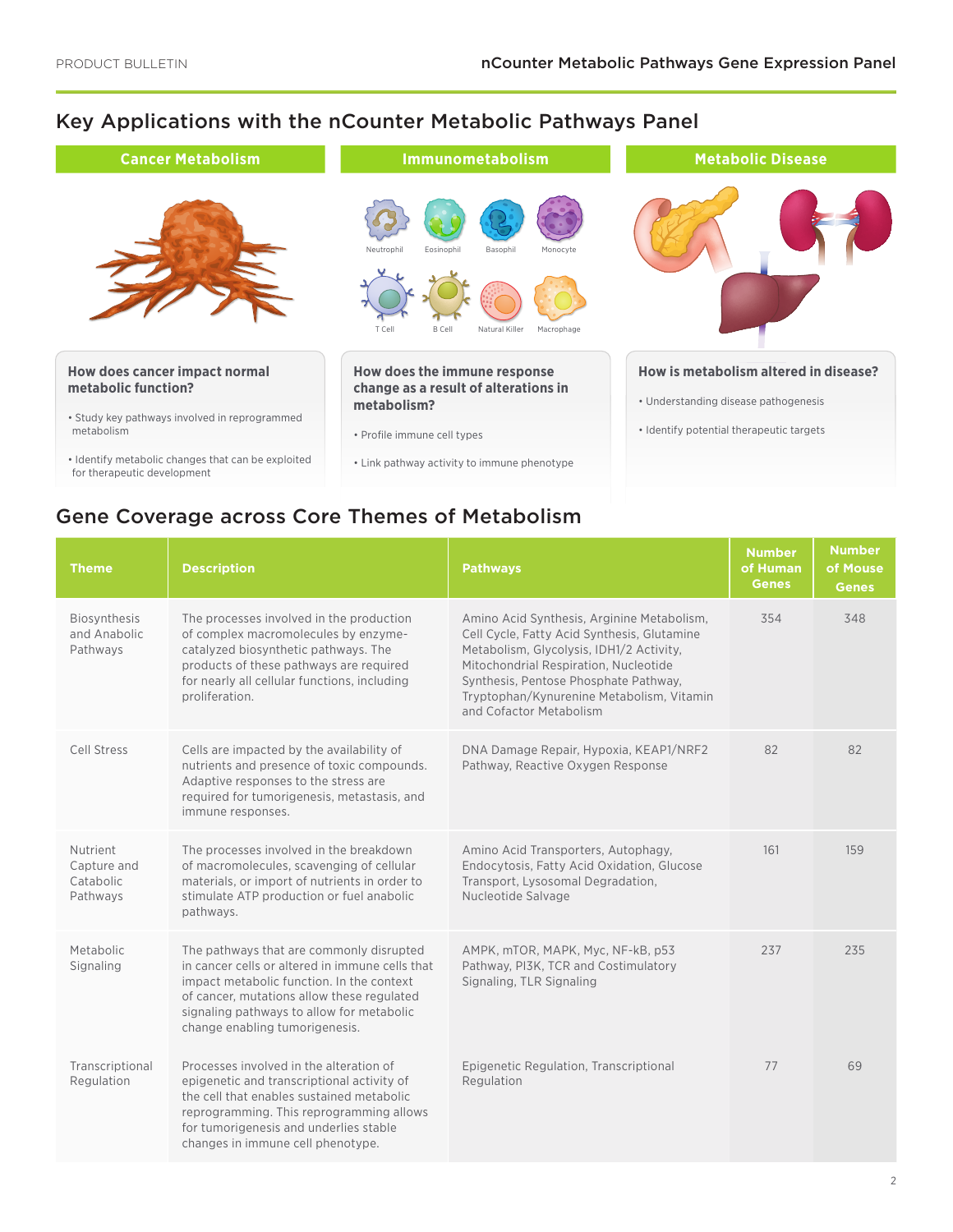# Metabolic Pathways Panel Functional Annotations

Functional annotations for different pathways and processes were assigned to the genes in the Metabolic Pathways Panel. The pathways and processes that are included in this panel provide a comprehensive view of cell metabolism.

| <b>Annotation</b>           | <b>Number of</b><br><b>Human Genes</b> | <b>Number of</b><br><b>Mouse Genes</b> |
|-----------------------------|----------------------------------------|----------------------------------------|
| <b>AMPK</b>                 | 48                                     | 48                                     |
| Amino Acid Synthesis        | 93                                     | 89                                     |
| Amino Acid Transporters     | 9                                      | 9                                      |
| Arginine Metabolism         | 16                                     | 16                                     |
| Autophagy                   | 54                                     | 54                                     |
| Cell Cycle                  | 65                                     | 65                                     |
| DNA Damage Repair           | 31                                     | 31                                     |
| Endocytosis                 | 39                                     | 41                                     |
| Epigenetic Regulation       | 26                                     | 26                                     |
| <b>Fatty Acid Oxidation</b> | 24                                     | 21                                     |
| Fatty Acid Synthesis        | 11                                     | 11                                     |
| <b>Glucose Transport</b>    | 6                                      | 5                                      |
| Glutamine Metabolism        | 31                                     | 30                                     |
| Glycolysis                  | 40                                     | 37                                     |
| Hypoxia                     | 15                                     | 15                                     |
| IDH1/2 Activity             | 15                                     | 15                                     |
| KEAP1/NRF2 Pathway          | 5                                      | 5                                      |
| Lysosomal Degradation       | 16                                     | 16                                     |
| mTOR                        | 57                                     | 57                                     |

| <b>Annotation</b>                         | <b>Number of</b><br><b>Human Genes</b> | <b>Number of</b><br><b>Mouse Genes</b> |
|-------------------------------------------|----------------------------------------|----------------------------------------|
| <b>MAPK</b>                               | 52                                     | 52                                     |
| Mitochondrial Respiration                 | 73                                     | 72                                     |
| Myc                                       | 20                                     | 20                                     |
| $NF-kB$                                   | 27                                     | 27                                     |
| Nucleotide Salvage                        | 23                                     | 23                                     |
| Nucleotide Synthesis                      | 48                                     | 48                                     |
| p53 Pathway                               | 38                                     | 38                                     |
| PI3K                                      | 82                                     | 82                                     |
| Pentose Phosphate Pathway                 | 19                                     | 19                                     |
| Reactive Oxygen Response                  | 37                                     | 37                                     |
| <b>TCR and Costimulatory</b><br>Signaling | 54                                     | 54                                     |
| <b>TLR Signaling</b>                      | 33                                     | 31                                     |
| <b>Transcriptional Regulation</b>         | 59                                     | 51                                     |
| Tryptophan/Kynurenine<br>Metabolism       | 32                                     | 32                                     |
| Vitamin and Cofactor<br>Metabolism        | 28                                     | 28                                     |
| Internal Reference                        | 20                                     | 20                                     |

### Immune Cell Profiling Feature

Genes included in the Human Metabolic Pathways Panel provide unique cell profiling data to measure the relative abundance of 14 different human immune cell types<sup>1</sup>. The table below summarizes each cell type represented by gene content in the panel, as qualified through biostatistical approaches and selected literature in the field of immunology.

| <b>Cell Type</b> | <b>Associated</b><br><b>Human Genes</b> | <b>Cell Type</b> | <b>Associated</b><br><b>Human Genes</b> |
|------------------|-----------------------------------------|------------------|-----------------------------------------|
| B cells          | 9                                       | Mast cells       | $\overline{4}$                          |
| CD45             |                                         | Neutrophils      | 6                                       |
| CD8 T cells      | $\overline{2}$                          | NK CD56dim cells | 3                                       |
| Cytotoxic Cells  | 10                                      | NK Cells         | $\mathcal{P}$                           |
| Dendritic Cells  | 3                                       | T cells          | 6                                       |
| Exhausted CD8    | 4                                       | Th1 Cells        |                                         |
| Macrophages      | 4                                       | Treg             |                                         |

# Selected Panel References

1. Danaher, P et al. Gene Expression Markers of Tumor Infiltrating Leukocytes. J Immunother Cancer. 2017;21(5):18.

- 2. Peng, X et al. Molecular Characterization and Clinical Relevance of Metabolic Expression Subtypes in Human Cancers. Cell Reports. 2018;23(1):255-69.
- 3. DeBerardinis RJ, Chandel, NS. Fundamentals of Cancer Metabolism. Science Advances. 2016;2(5).
- 4. O'Neill LA et al. A Guide to Immunometabolism for Immunologists. Nature Reviews Immunology. 2016;16(9):553-65.
- 5. Stine, ZE et al. MYC, Metabolism, and Cancer. Cancer Discovery. 2015;10:1024-39.
- 6. Renner, K et al. Metabolic Hallmarks of Tumor and Immune Cells in the Tumor Microenvironment. Frontiers in Immunology. 2017;8:248.
- 7. Andrejava, G and Rathmell, JC. Similarities and Distinctions of Cancer and Immune Metabolism in Inflammation and Tumors. Cell Metabolism. 2017;26(1):49-70.